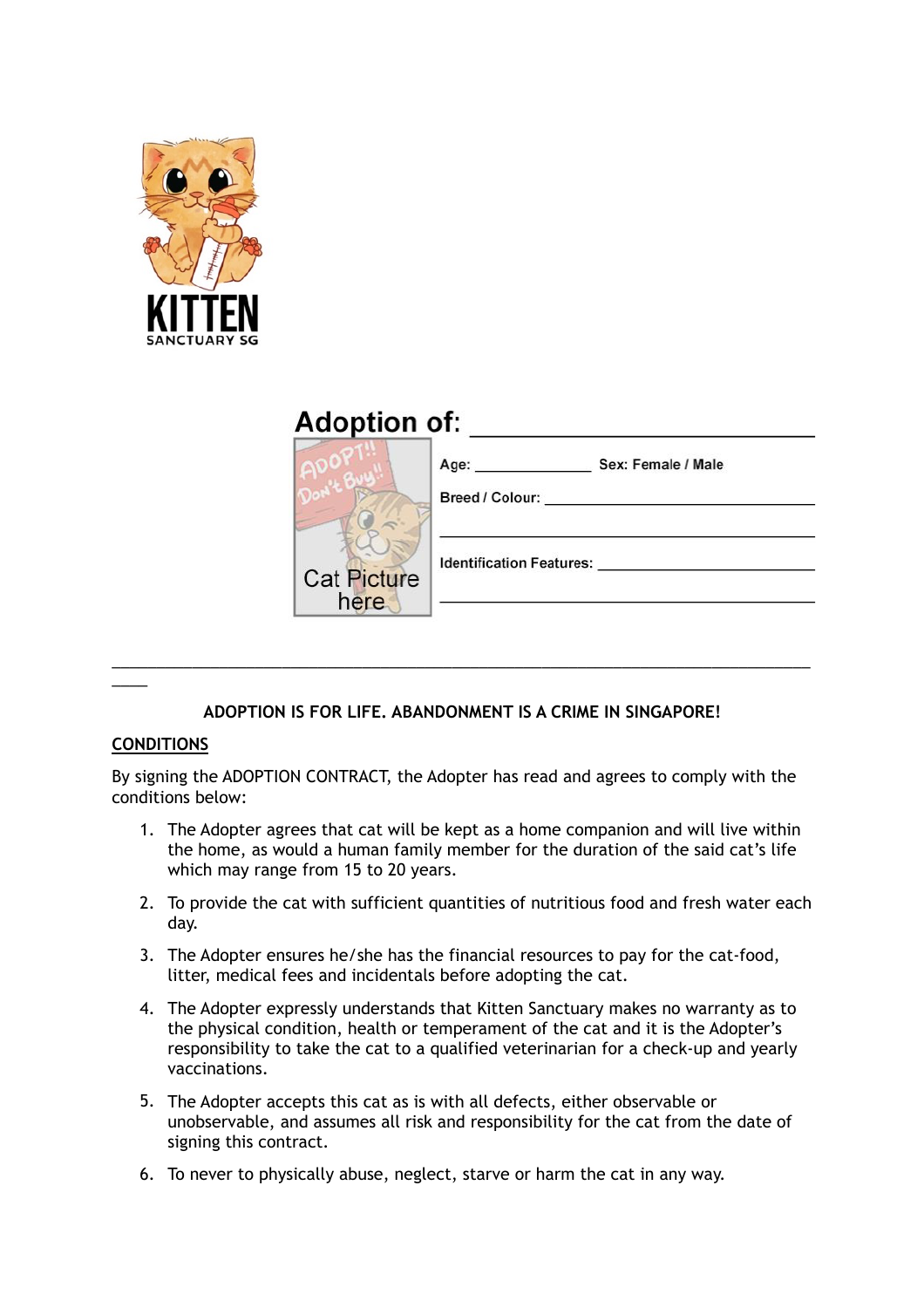- 7. To never subject the cat to undergo any cosmetic procedures, surgical or nonsurgical, such as declawing or extraction of teeth, unless for medical reasons at the advice of a veterinarian.
- 8. To spay or neuter the cat at six months of age or sooner as upon advisement of the vet and to immediately inform Kitten Sanctuary upon completion.
- 9. To keep the cat indoor at all times (unless leashed or accompanied by the Adopter or in a pet carrier) and the provision is made to prevent the cat from falling off high-rise building, such as meshing all windows and gate.
- 10. The Adopter agrees not to sell, breed, give away or dispose of the cat in any other manner (except euthanasia for medical reasons at the advice of a veterinarian.)
- 11. To provide veterinary care upon sickness, disease or injury.
- 12. The Adopter agrees that in event of prolonged absences such as vacations, arrangements will be made so that the cat is cared for in the adopter's absence.
- 13. To give the Fosterer or Kitten Sanctuary visitation rights to ensure that the terms of this adoption agreement are being observed.

(2011) Adopter's signature

**I acknowledge that I have read, understood and agree to all of the above.**

- 14. If the Adopter is moving overseas, the Adopter agrees to take the cat along in accordance with the relevant state laws.
- 15. If the cat must be relinquished for any reason by the Adopter, it is the Adopter's responsibility to find a Replacement Adopter. The cat shall not be sold, given away, adopted out, or transfer ownership without prior approval from Kitten Sanctuary.
- 16. The Adopter understands that it is illegal, by Singapore law, to abandon the cat and that he/she may be criminally prosecuted for such act.
- 17. To keep Kitten Sanctuary informed of any changes in the Adopter's address or contact information.
- 18. In the event that you do not comply with the terms of this Agreement, or the Cat is abused or neglected, we hold the right to recover the Cat from you upon demand, and the Cat will be surrendered to Kitten Sanctuary.

In return for agreement to comply with ALL above conditions, Kitten Sanctuary agrees to allow the Adopter to adopt the below mentioned cat.

\_\_\_\_\_\_\_\_\_\_\_\_\_\_\_\_\_\_\_\_\_\_\_\_\_\_\_\_\_\_\_\_\_\_\_\_\_\_\_\_\_\_\_\_\_\_\_\_\_\_\_\_\_\_\_\_\_\_\_\_

**Adopter's** Name:  $\mathcal{L}_\text{max}$  , and the set of the set of the set of the set of the set of the set of the set of the set of the set of the set of the set of the set of the set of the set of the set of the set of the set of the set of the

NRIC / FIN / Passport Number:

Address:\_\_\_\_\_\_\_\_\_\_\_\_\_\_\_\_\_\_\_\_\_\_\_\_\_\_\_\_\_\_\_\_\_\_\_\_\_\_\_\_\_\_\_\_\_\_\_\_\_\_\_\_\_\_\_\_\_\_\_\_\_\_\_\_\_\_\_\_\_\_\_\_  $\mathcal{L}=\mathcal{L}$